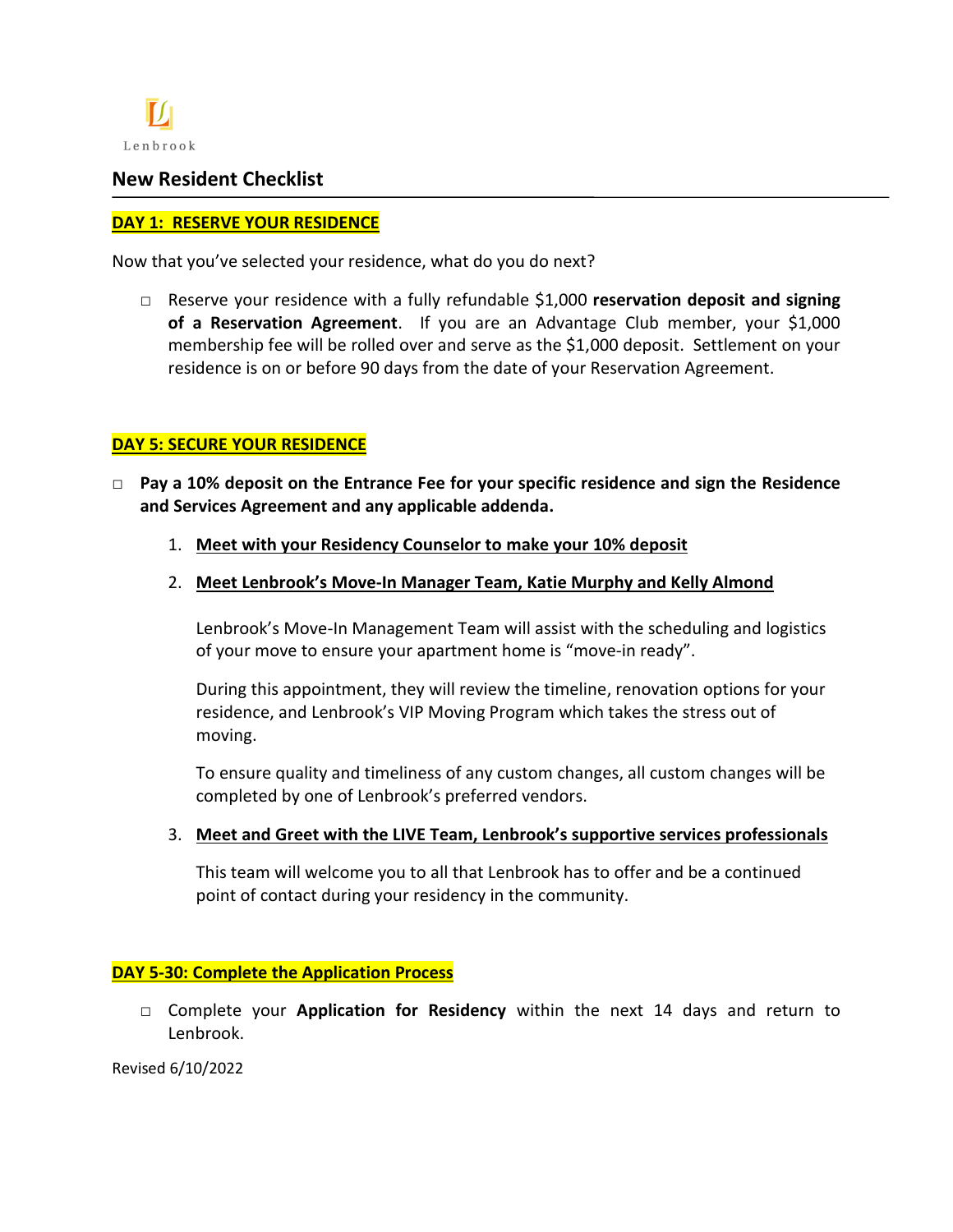**The following three steps should be completed on or before 30 days from the date of the initial deposit which is listed at the top of this page.**

**1. THE LENBROOK APPLICATION and copy of the first two pages of a recent tax return and back-up of liquid assets (if not already completed).**

#### **2. MEDICAL EVALUATION**

a. Schedule an appointment with your **Primary Care Physician** to complete the Medical Exam Form, which Lenbrook will provide to either you or your physician. \***Please note that a TB TEST IS A REQUIREMENT ON THIS FORM**.

### **3. BASELINE FUNCTIONAL ASSESMENT**

b. This is an assessment perform by a licensed physical therapist that provides Lenbrook with a baseline for incoming residents. Lenbrook offers this Assessment on-site free of charge. The assessment usually takes approximately 30 minutes.

If you live outside the Atlanta area, you may also schedule an appointment with a licensed Physical Therapist of your choice. In this instance, we will provide the assessment forms to the therapist directly.

Your completed Application for Residency will be reviewed by the Management Team; all Application materials and information are held in strict confidence. Upon final review, you will receive notification that all steps in the application process have been satisfactorily completed!

## **DAY 30: FINALIZE SELECTION FORM**

**□ FINALIZE AND APPROVE SELECTION FORM** -Any custom changes requested must be approved and signed as an Addendum to the Residence and Services Agreement. As a reminder, the standard timeline from initial reservation to settlement is 90 days. If changes or delays occur in construction after this time due to the resident making changes, the resident will adhere to the agreed upon settlement date as written on the addendum. If there are any delays by the Lenbrook Team, the timeline of the settlement will be adjusted accordingly.

Revised 6/10/2022